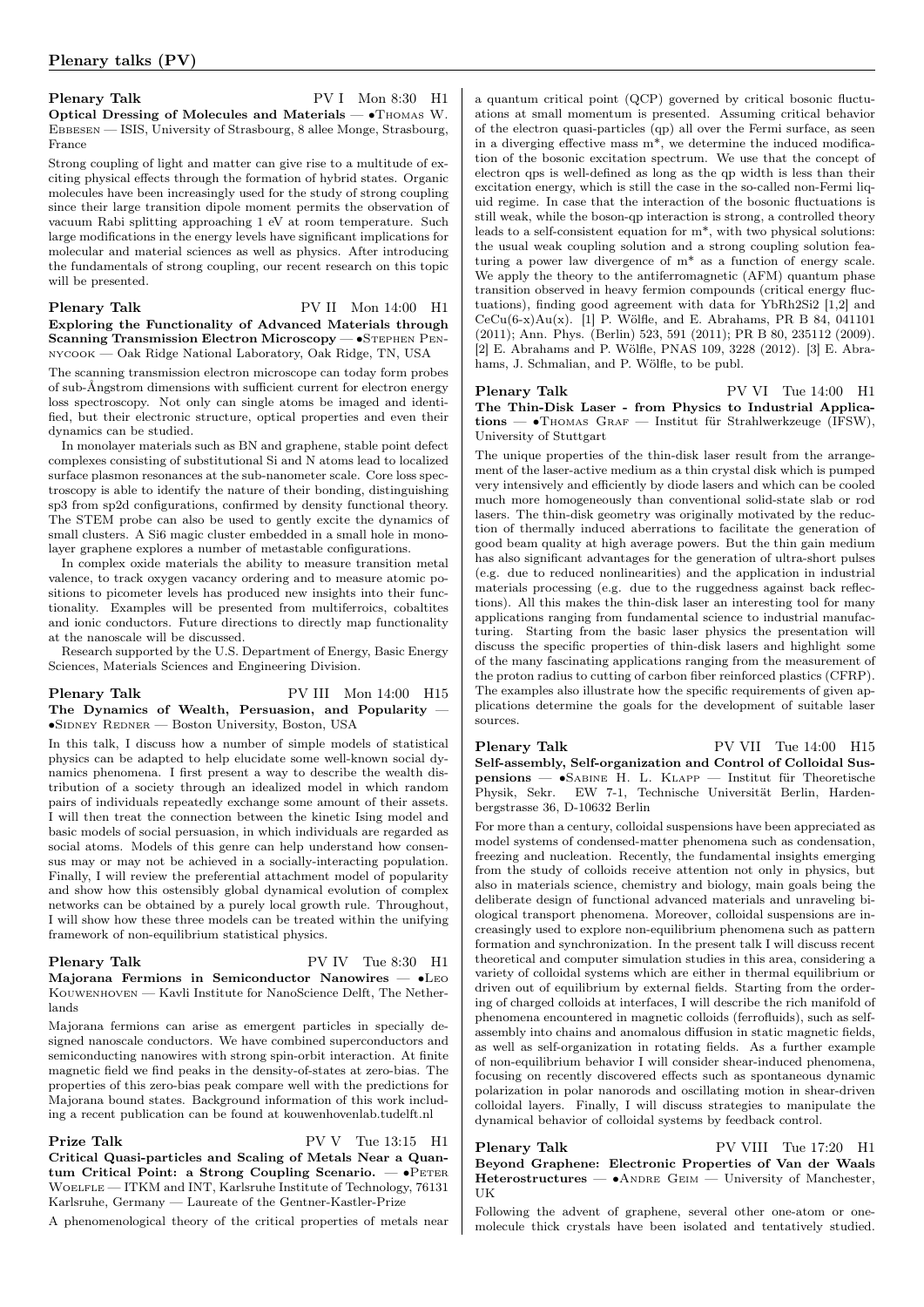They range from semiconducting monolayers to wide-gap insulators to metals. This library of two-dimensional materials opens a possibility to construct various 3D structures with on-demand properties, which do not exist in nature but can be assembled in Lego style by stacking individual atomic planes on top of each other in a desired sequence. I will overview our recent progress in making such materials and studying their electronic properties.

# Plenary Talk PV IX Wed 8:30 H1 Mechanics and dynamics of rapid cell movement — •JULIE THERIOT — Stanford University School of Medicine, Stanford, CA, USA

Directed, purposeful movement is one of the properties most closely associated with living organisms. At the cellular level, rapid crawling movements of cells as diverse as soil amoeba and human white blood cells depend on coordination of multiple dynamic elements over a wide range of distance and time scales. Using isolated fish skin cells called keratocytes as a model system, we have developed a biologically realistic force-based physical model for whole-cell motility that links molecular mechanisms to overall cell shape and speed. Under normal conditions, motile keratocytes assume a simple fan-like shape, and can move persistently with nearly constant shape and speed. Persistent steady-state motility involves the balanced interaction of forces generated by actin filament assembly and disassembly, myosin-based network contraction and demolition, cell-substrate adhesion, membrane tension, and hydrostatic pressure within the cell. Dramatic departures from steady-state movement can be induced in keratocytes by environmental perturbations, including alteration of substrate adhesivity and exposure of cells to electric fields. Quantitative comparison of cellular responses to these perturbations with the predictions of the physical model has enabled us to extend the model to encompass complex cell behaviors in changing conditions. Some features of the motile behavior of cells with more complicated shapes, including human white blood cells, can also be explained within the same mechanical framework.

Prize Talk PV X Wed 13:15 H1

Metallic Nanostructures in Strong Light Fields: Phenomena and Applications —  $\bullet$ CLAUS ROPERS — Materials Physics Institute and Courant Research Centre Physics, University of Göttingen, 37077 Göttingen, Germany — Laureate of the Walter-Schottky-Prize

Metallic nanostructures provide a versatile means to tailor the propagation and localization of light fields on sub-wavelength dimensions. The associated near-field enhancements can amplify numerous nonlinear processes including harmonic generation, nonlinear photoemission and atomic or molecular ionization. In the vicinity of nanostructures, such phenomena display distinctive properties and scalings that are governed by the confined light-matter interaction. These features promise fundamental discovery as well as novel applications in imaging and spectroscopy with ultrahigh spatio-temporal resolution.

In this talk, I will present several experimental directions in which the optical properties of nanostructures are harnessed for these goals using far-infrared to extreme ultraviolet (EUV) wavelengths. Examples include nonlinear EUV generation in plasmonic waveguides and resonant bow tie antennas as well as tip-enhanced photoemission with unique strong-field dynamics. Furthermore, the generation of ultrashort high-brilliance electron pulses from sharp metal tips and their application in time-resolved electron imaging and diffraction will be discussed.

### Plenary Talk PV XI Wed 14:00 H1 Magnetic Monopoles in Spin Ice — • RODERICH MOESSNER -Max-Planck-Institut fuer Physik komplexer Systeme, Dresden

Fractionalisation is a counterintuitive phenomenon, in which an elementary particle appears to break into two independent entities. A celebrated example of this is spin-charge separation, in which an electron's magnetic (spin) and electric (charge) properties appear to become independent degrees of freedom.

Spin ice materials provide a rare instance of fractionalisation in three dimensions. Their elementary excitations result from the fractionalisation of their microscopic magnetic moments; these excitations can be thought of as magnetic monopoles.

This talk presents an elementary introduction to theoretical concepts for, and experimental studies of, spin ice. It focuses on the unique signatures of the peculiar nature of its excitations. These include unusual neutron scattering structure factors, dynamical arrest and long lived non-equilibrium metastable states, as well as a response to external magnetic fields that promotes spin ice as a new type of magnetic sys-

tem which has been called a magnetic plasma, a magnetic Coulomb liquid, or a magnetolyte. This talk reviews several of these striking phenomena, and discusses open questions and future perspectives.

Plenary Talk PV XII Wed 14:00 H15 Novel Strategies for the Assembly of Quasicrystals: Epitaxial Growth of Three-dimensional Nanoporous Frameworks ∙Christof Wöll — Inst. of Functional Interfaces (IFG), Karlsruhe Institute of Technology (KIT), 76021 Karlsruhe, Germany

Engineering artificial materials with properties that may not be found in nature is a topic of pronounced scientific interest. A particularly appealing approach is to assemble metacrystals from nanoparticles (NPs). Metacrystals consisting of NPs positioned at the sites of a regular, strictly periodic array are predicted to exhibit exciting electronic, magnetic and optical properties. We will describe a novel strategy for the assembly of such 3d NP superlattices employing concepts from supramolecular chemistry. Metal-organic frameworks, MOFs, are highly regular, crystalline, 3-dimensional shelf systems with nm-sized pores. By employing liquid-phase epitaxy, such supramolecular frameworks can be grown from solution on modified solid substrates, yielding crystalline, oriented and homogenous layers referred to as SUR-MOFs[1]. Loading the SURMOF pores with metal NPs opens the possibility to create strictly periodic, metal or semiconductor NP 3d superlattices. We will discuss the physical and some of the chemical properties of these nanoporous (pore sizes of up to 10 nm have been reported) novel materials, describe the fabrication of surface-anchored MOFs on solid substrates using liquid-phase epitaxy (LPE) and discuss some of the strategies to load SURMOFs with nanoparticles.

[1] Epitaxially grown metal-organic frameworks Hartmut Gliemann, Christof Wöll, Materials Today 15, 110 (2012)

# Evening Talk PV XIII Wed 20:00 H1 Vom Cubit zum neuen Kilogramm — •KLAUS von KLITZING -

Max-Planck-Institut für Festkörperforschung, Stuttgart, Germany Im Oktober 2011 hat die Generalkonferenz für Maß und Gewicht auf der 24. Sitzung seit ihrer Gründung im Jahr 1889 eine Resolution verfasst, die unser internationales Einheitensystem grundlegend verändern wird. Insbesondere eine Neudefinition des Kilogramms war wünschenswert, da heute noch die Einheit der Masse über ein Unikat definiert ist und dieses "Ur-Kilogramm" anscheinend nicht stabil ist.

Der Vortrag gibt einen Überblick über die Entwicklung der Maßeinheiten beginnend mit der historischen Längeneinheit Cubit bis zur greifbaren Realisierung der Vision von Maxwell und Planck, unveränderliche Naturgrößen wie Atome und Naturkonstanten als Basis für unser Maßsystem zu verwenden.

Plenary Talk PV XIV Thu 8:30 H1 Magnonic Transport Phenomena — •BURKARD HILLEBRANDS — Fachbereich Physik and Landesforschungszentrum OPTIMAS, TU Kaiserslautern, 67663 Kaiserslautern, Germany

Magnons, the quanta of spin waves, the dynamic excitations of a magnetic material, can be used as spin and information carrier. The young field building on this concept is magnon spintronics. It supplements the now well established field of spintronics, where spin is used in addition to the charge of an electron to gain new functionality. A particular new subfield is insulator spintronics, where magnetic insulator materials, such as Yttrium Iron Garnet, are used for information processing using magnons with the particular benefit of reduced heat dissipation since there are no electric currents involved. And, furthermore, magnons carry energy or heat. Magnonic transport has been demonstrated over macroscopic distances up to several millimeters, and magnons can be detected via spin pumping and the inverse spin Hall effect in addition to conventional microwave techniques. This establishes the bridge between magnons and conventional electronics. I will give an introduction into magnon spintronics. Specifically I will address magnonic transport phenomena in the field of magnon caloritronics, where the interaction between magnons and temperature / a temperature gradient becomes predominant. Applications to magnon logics will be discussed.

# Prize Talk PV XV Thu 13:15 H1 Near Field Optics – Science of the "Invisible Light" — ∙Wolfgang Dieter Pohl — Felsenhofstr.10, CH8134 Adliswil — Laureate of the Stern-Gerlach-Medal

Near Field Optics (NFO) helps to understand the interaction of individual nano-structures with optical fields. Scanning NFO microscopes